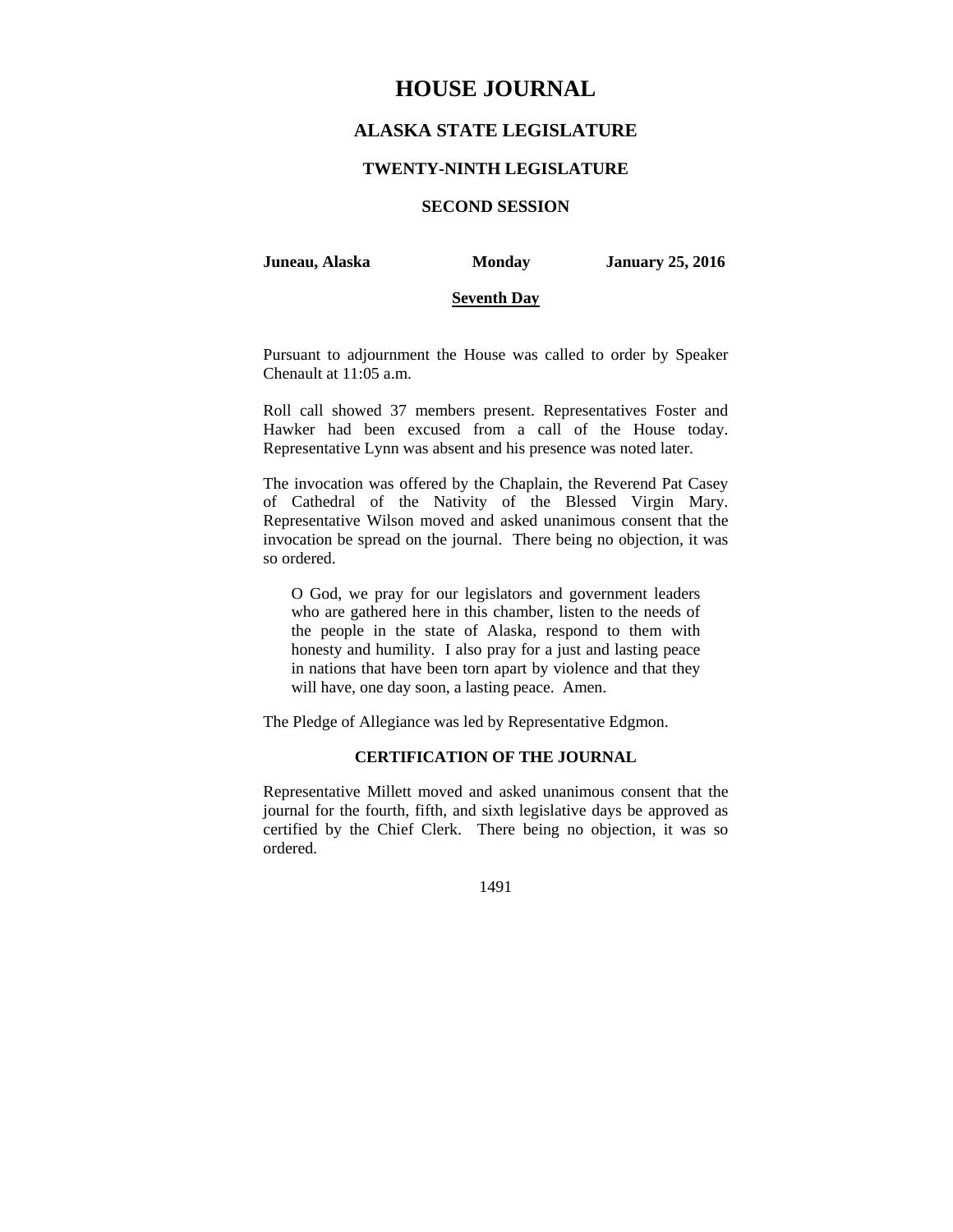Representative Munoz introduced Marcellin Niset, Guest Page, from Dinant, Belgium.

Representative Munoz introduced Monica Yost and Edric Carillo, House Pages, from Juneau.

Representative Kito introduced Liz Allgood and Sofia Tenney, House Pages, from Juneau.

Representative Claman introduced Ryan Johnston, House Page, from Anchorage.

Representative Olson introduced Andrew Hunt, House Page, from Kenai.

## **COMMUNICATIONS**

A letter dated January 20, 2016, was received from Craig Stowers, Chief Justice of the Alaska Supreme Court, stating that he nominated the following public members to serve on the Select Committee on Legislative Ethics pursuant to AS 24.60.130 and 24.60.131:

H. Conner Thomas Gary J. Turner

The Speaker referred the appointments to the Judiciary Committee.

The following were received:

Dept. of Health & Social Services Recommended Medicaid Redesign & Expansion Strategies for Alaska Final Report January 22, 2016 Estimated Financial Impact of Medicaid Expansion Coverage Options on the Alaska Medicaid Budget Estimated Financial Impact of Medicaid Redesign Initiatives on the Alaska Medicaid Budget January 19, 2016 Available at: dhss.alaska.gov/HealthyAlaska/Pages/Medicaid\_Redesign.aspx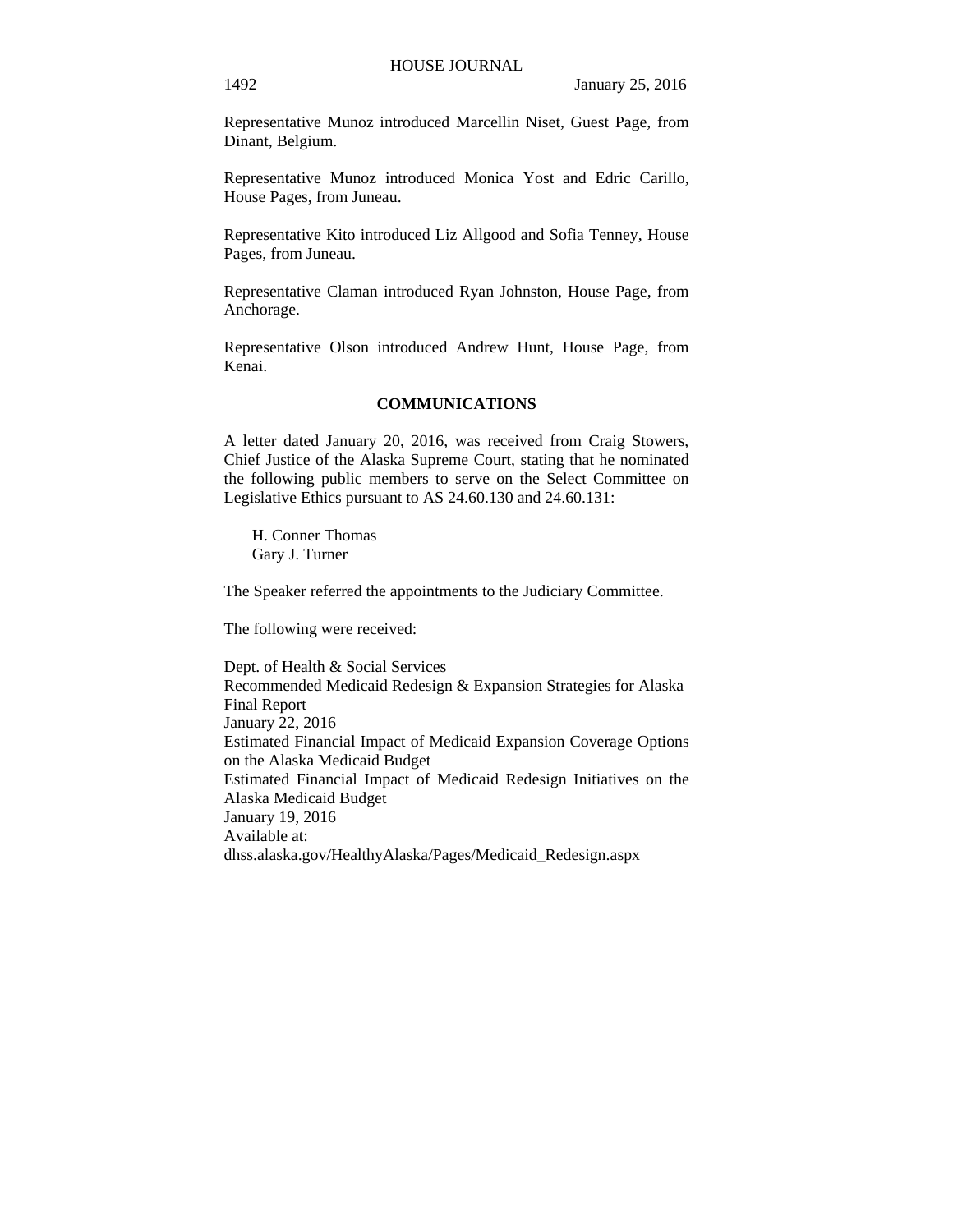## **REPORTS OF STANDING COMMITTEES**

#### **HB 126**

The Judiciary Committee considered:

HOUSE BILL NO. 126

"An Act relating to the administration of military justice; relating to the adoption of a code of military justice by the adjutant general; relating to the authority of the adjutant general; relating to appeals of convictions and sentences of courts-martial; establishing the Military Appeals Commission; relating to the detention and incarceration of members of the militia; relating to the jurisdiction of the court of appeals; relating to involuntary commitment for evaluation or treatment of a mental disease or defect before court-martial proceedings; and providing for an effective date."

and recommends it be replaced with:

#### CS FOR HOUSE BILL NO. 126(JUD)

"An Act relating to the administration of military justice; relating to the adoption of regulations by the adjutant general; relating to the authority of the adjutant general; relating to appeals of convictions and sentences of courts-martial; establishing the Military Appeals Commission; relating to the detention and incarceration of members of the militia; relating to the jurisdiction of the supreme court over petitions from the Military Appeals Commission; relating to involuntary commitment for evaluation or treatment of a mental disease or defect before court-martial proceedings; relating to offenses subject to court-martial proceedings; amending Rule 6, Alaska Rules of Criminal Procedure; and providing for an effective date."

The report was signed by Representative LeDoux, Chair, with the following individual recommendations:

Do pass (7): Claman, Keller, Millett, Foster, Gruenberg, Lynn, LeDoux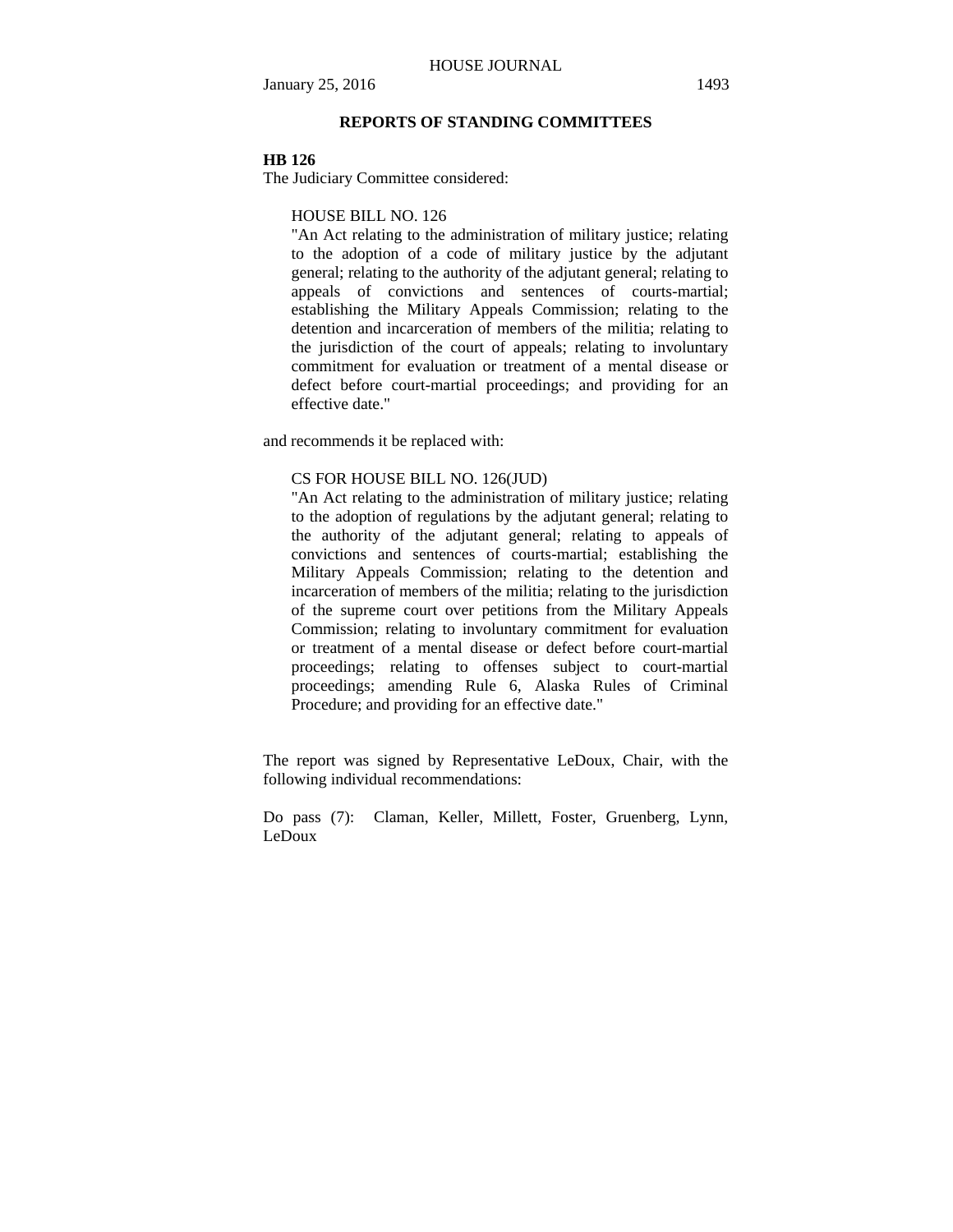The following fiscal note(s) apply to CSHB 126(JUD):

- 5. Zero, Dept. of Corrections
- 6. Zero, Dept. of Health & Social Services
- 7. Zero, Alaska Judiciary System
- 8. Zero, Dept. of Military & Veterans' Affairs

HB 126 was referred to the Rules Committee for placement on the calendar.

\*\*The presence of Representative Lynn was noted.

## **INTRODUCTION OF CITATIONS**

The following citations were introduced and referred to the Rules Committee for placement on the calendar:

Honoring - Kodiak High School Boys Track and Field Team, 2015 4A State Champions By Senator Stevens; Representative Stutes

In Memoriam - John Henry Venables, Jr. By Representatives Kito, Munoz; Senator Egan

In Memoriam - Wilson Condon By Representatives Claman, Josephson

In Memoriam - Walter Edwin Johnson, Jr. By Senator Stevens; Representative Stutes

## **INTRODUCTION, FIRST READING, AND REFERENCE OF HOUSE BILLS**

## **HB 275**

HOUSE BILL NO. 275 by Representatives Drummond, Millett, Herron, Nageak, Foster, Edgmon, Kawasaki, Kreiss-Tomkins, Kito, and Munoz, entitled:

"An Act establishing the second Monday of October of each year as Indigenous Peoples Day."

was read the first time and referred to the State Affairs Committee.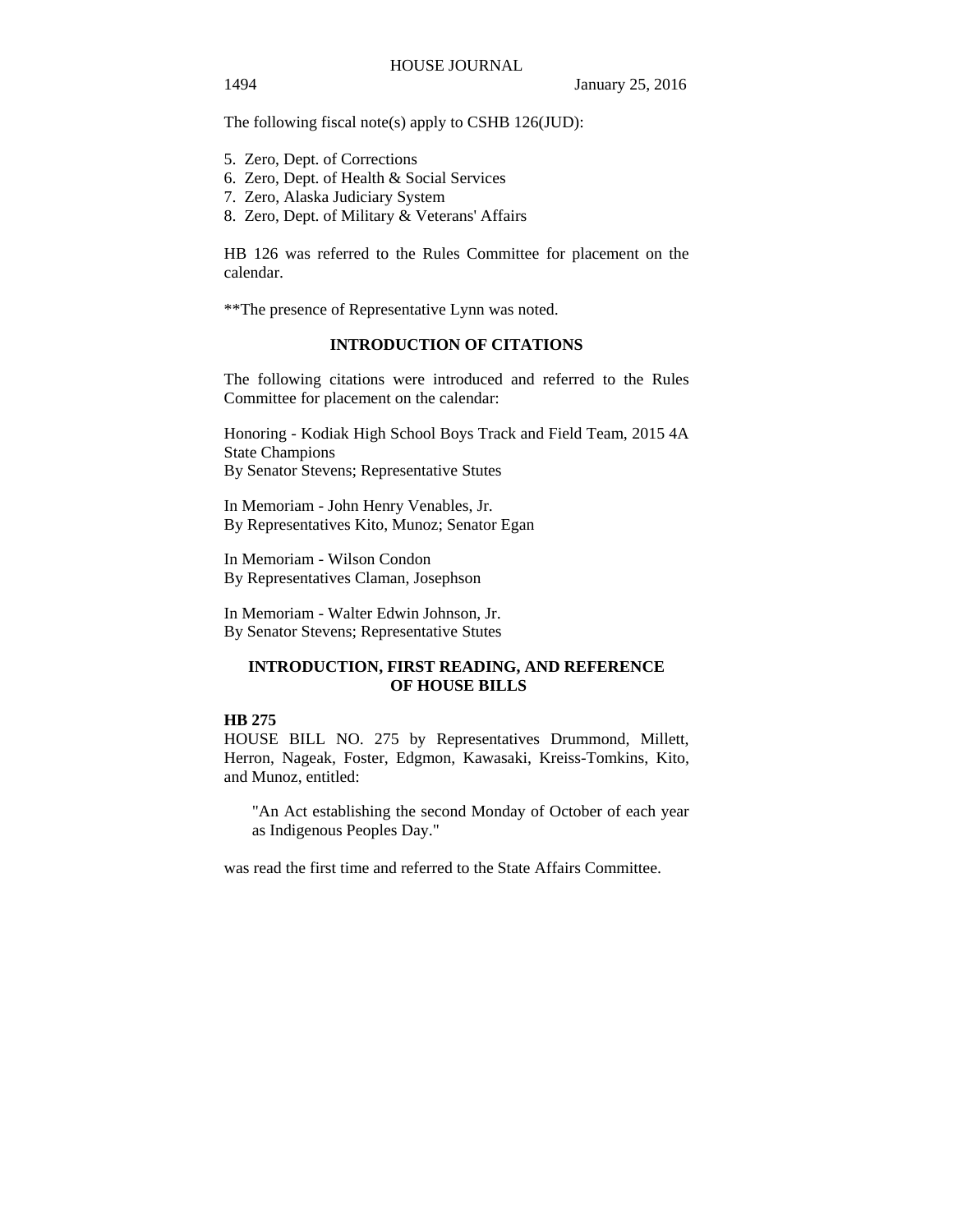#### **HB 276**

HOUSE BILL NO. 276 by Representative Gattis, entitled:

"An Act relating to limitation of a driver's license."

was read the first time and referred to the State Affairs Committee.

#### **HB 277**

HOUSE BILL NO. 277 by Representative LeDoux, entitled:

"An Act defining arcade-style amusement devices."

was read the first time and referred to the Labor & Commerce Committee.

#### **CONSIDERATION OF THE DAILY CALENDAR**

#### **SECOND READING OF HOUSE BILLS**

#### **HB 175**

The following was read the second time:

HOUSE BILL NO. 175 "An Act establishing November 1 as Military Family Day."

with the: **Journal Page** 

| STA RPT 7DP    | 1481 |
|----------------|------|
| FN1: ZERO(LEG) | 1481 |

Representative Millett moved and asked unanimous consent that HB 175 be considered engrossed, advanced to third reading, and placed on final passage. There being no objection, it was so ordered.

HB 175 was read the third time.

The question being: "Shall HB 175 pass the House?" The roll was taken with the following result: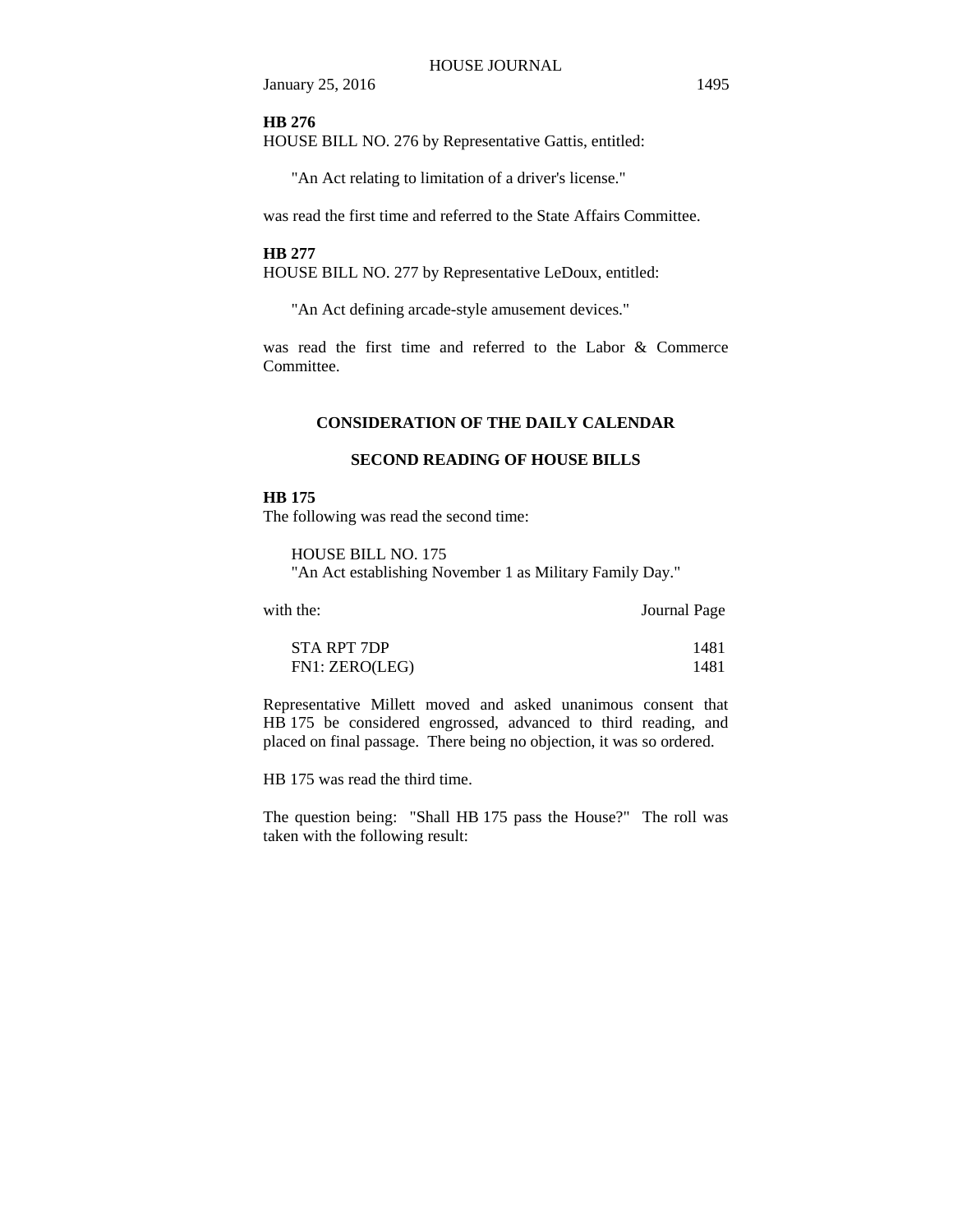HB 175 Third Reading Final Passage

## **YEAS: 38 NAYS: 0 EXCUSED: 2 ABSENT: 0**

Yeas: Chenault, Claman, Colver, Drummond, Edgmon, Gara, Gattis, Gruenberg, Guttenberg, Herron, Hughes, Johnson, Josephson, Kawasaki, Keller, Kito, Kreiss-Tomkins, LeDoux, Lynn, Millett, Munoz, Nageak, Neuman, Olson, Ortiz, Pruitt, Reinbold, Saddler, Seaton, Stutes, Talerico, Tarr, Thompson, Tilton, Tuck, Vazquez, Wilson, Wool

Excused: Foster, Hawker

And so, HB 175 passed the House and was referred to the Chief Clerk for engrossment.

## **LEGISLATIVE CITATIONS**

Representative Millett moved and asked unanimous consent that the House approve the citations on the calendar. There being no objection, the following citations were approved and sent to enrolling:

#### Honoring - Dave Brann

By Representatives Seaton, Chenault, Claman, Colver, Drummond, Edgmon, Foster, Gara, Gattis, Gruenberg, Guttenberg, Hawker, Herron, Hughes, Johnson, Josephson, Kawasaki, Keller, Kito, Kreiss-Tomkins, LeDoux, Lynn, Millett, Munoz, Nageak, Neuman, Olson, Ortiz, Pruitt, Saddler, Stutes, Talerico, Tarr, Thompson, Tilton, Tuck, Vazquez, Wilson, Wool; Senator Stevens

#### Honoring - Roger MacCampbell

By Representatives Seaton, Chenault, Claman, Colver, Drummond, Edgmon, Foster, Gara, Gattis, Gruenberg, Guttenberg, Hawker, Herron, Hughes, Johnson, Josephson, Kawasaki, Keller, Kito, Kreiss-Tomkins, LeDoux, Lynn, Millett, Munoz, Nageak, Neuman, Olson, Ortiz, Pruitt, Saddler, Stutes, Talerico, Tarr, Thompson, Tilton, Tuck, Vazquez, Wilson, Wool; Senator Stevens

#### Honoring - Darcie Salmon

By Representatives Gattis, Tilton, Chenault, Claman, Colver, Drummond, Edgmon, Foster, Gara, Gruenberg, Guttenberg, Hawker,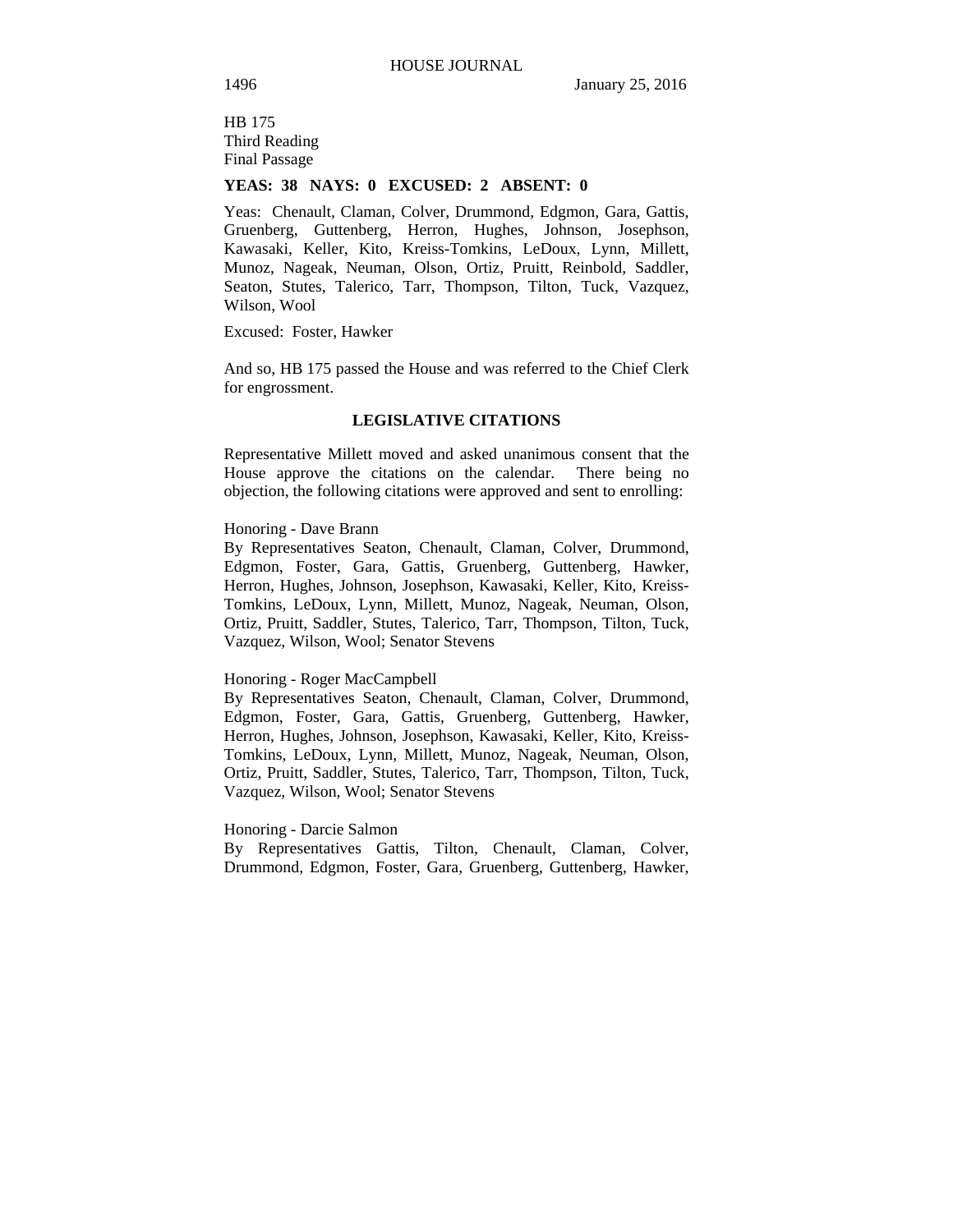Herron, Hughes, Johnson, Josephson, Kawasaki, Keller, Kito, Kreiss-Tomkins, LeDoux, Lynn, Millett, Munoz, Nageak, Neuman, Olson, Ortiz, Pruitt, Reinbold, Saddler, Seaton, Stutes, Talerico, Tarr, Thompson, Tuck, Vazquez, Wilson, Wool

Honoring - Sunni Hilts for Outstanding Service to the Kenai Peninsula Borough School District

By Senator Stevens; Representatives Stutes, Chenault, Claman, Colver, Drummond, Edgmon, Foster, Gara, Gattis, Gruenberg, Guttenberg, Hawker, Herron, Hughes, Johnson, Josephson, Kawasaki, Keller, Kito, Kreiss-Tomkins, LeDoux, Lynn, Millett, Munoz, Nageak, Neuman, Olson, Ortiz, Pruitt, Saddler, Seaton, Talerico, Tarr, Thompson, Tilton, Tuck, Vazquez, Wilson, Wool

#### In Memoriam - William A. Corey

By Representatives Seaton, Chenault, Claman, Colver, Drummond, Edgmon, Foster, Gara, Gattis, Gruenberg, Guttenberg, Hawker, Herron, Hughes, Johnson, Josephson, Kawasaki, Keller, Kito, Kreiss-Tomkins, LeDoux, Lynn, Millett, Munoz, Nageak, Neuman, Olson, Ortiz, Pruitt, Saddler, Stutes, Talerico, Tarr, Thompson, Tilton, Tuck, Vazquez, Wilson, Wool; Senator Stevens

In Memoriam - Beverly J. Griffeth

By Representatives Seaton, Chenault, Claman, Colver, Drummond, Edgmon, Foster, Gara, Gattis, Gruenberg, Guttenberg, Hawker, Herron, Hughes, Johnson, Josephson, Kawasaki, Keller, Kito, Kreiss-Tomkins, LeDoux, Lynn, Millett, Munoz, Nageak, Neuman, Olson, Ortiz, Pruitt, Saddler, Stutes, Talerico, Tarr, Thompson, Tilton, Tuck, Vazquez, Wilson, Wool; Senator Stevens

#### In Memoriam - Cyril Hetherington

By Senator Bishop; Representatives Chenault, Claman, Colver, Drummond, Edgmon, Foster, Gara, Gattis, Gruenberg, Guttenberg, Hawker, Herron, Hughes, Johnson, Josephson, Kawasaki, Keller, Kito, Kreiss-Tomkins, LeDoux, Lynn, Millett, Munoz, Nageak, Neuman, Olson, Ortiz, Pruitt, Saddler, Seaton, Stutes, Talerico, Tarr, Thompson, Tilton, Tuck, Vazquez, Wilson, Wool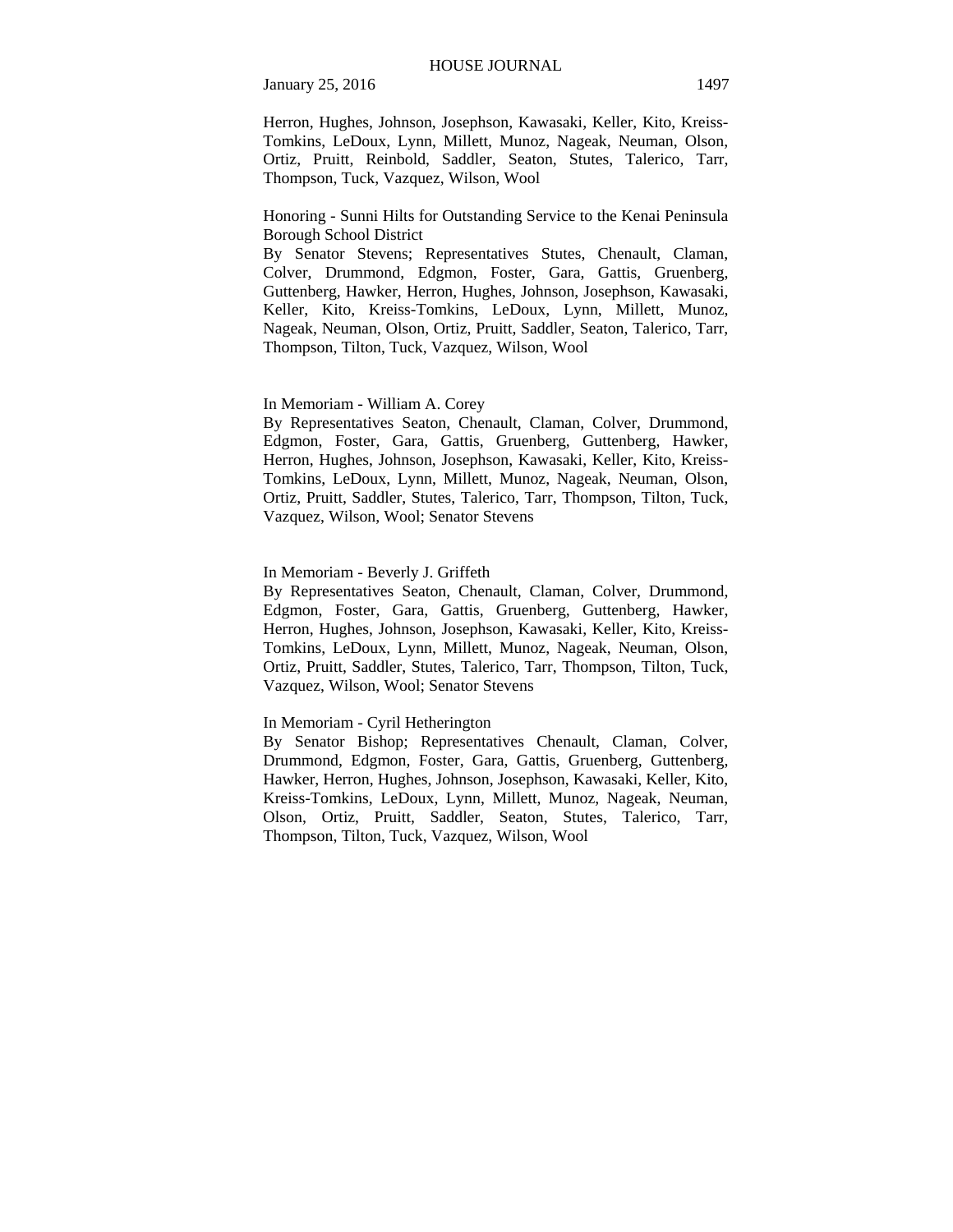#### **UNFINISHED BUSINESS**

Representative Millett moved and asked unanimous consent that the following members be excused from a call of the House. There being no objection, the members were excused as noted:

Representative Keller – from: 10:00 a.m. to 5:00 p.m., January 27 8:00 a.m., January 29 to 5:00 p.m., January 30

Representative Herron – from noon, January 29 to 1:00 p.m., February 1

Representative Reinbold – from 5:00 a.m., January 28 to 9:30 a.m., February 1

Representative Thompson – from 1:00 p.m., January 29 to 10:30 a.m., February 1

Representative Tuck – from noon, January 29 to 10:00 p.m., February 2

Representative Ortiz – from noon, January 29 to 8:00 a.m., February 1

## **HB 175**

Representatives Kawasaki, Tuck, Josephson, Saddler, Colver, Olson, Gara, and Johnson added as cosponsors to:

HOUSE BILL NO. 175 "An Act establishing November 1 as Military Family Day."

## **HB 243**

Representative Guttenberg added as a cosponsor to:

## HOUSE BILL NO. 243

"An Act relating to the permanent fund dividend; and relating to a permanent fund dividend for an individual whose conviction has been vacated, reversed, or dismissed or for an individual who has been pardoned because of innocence and wrongful conviction."